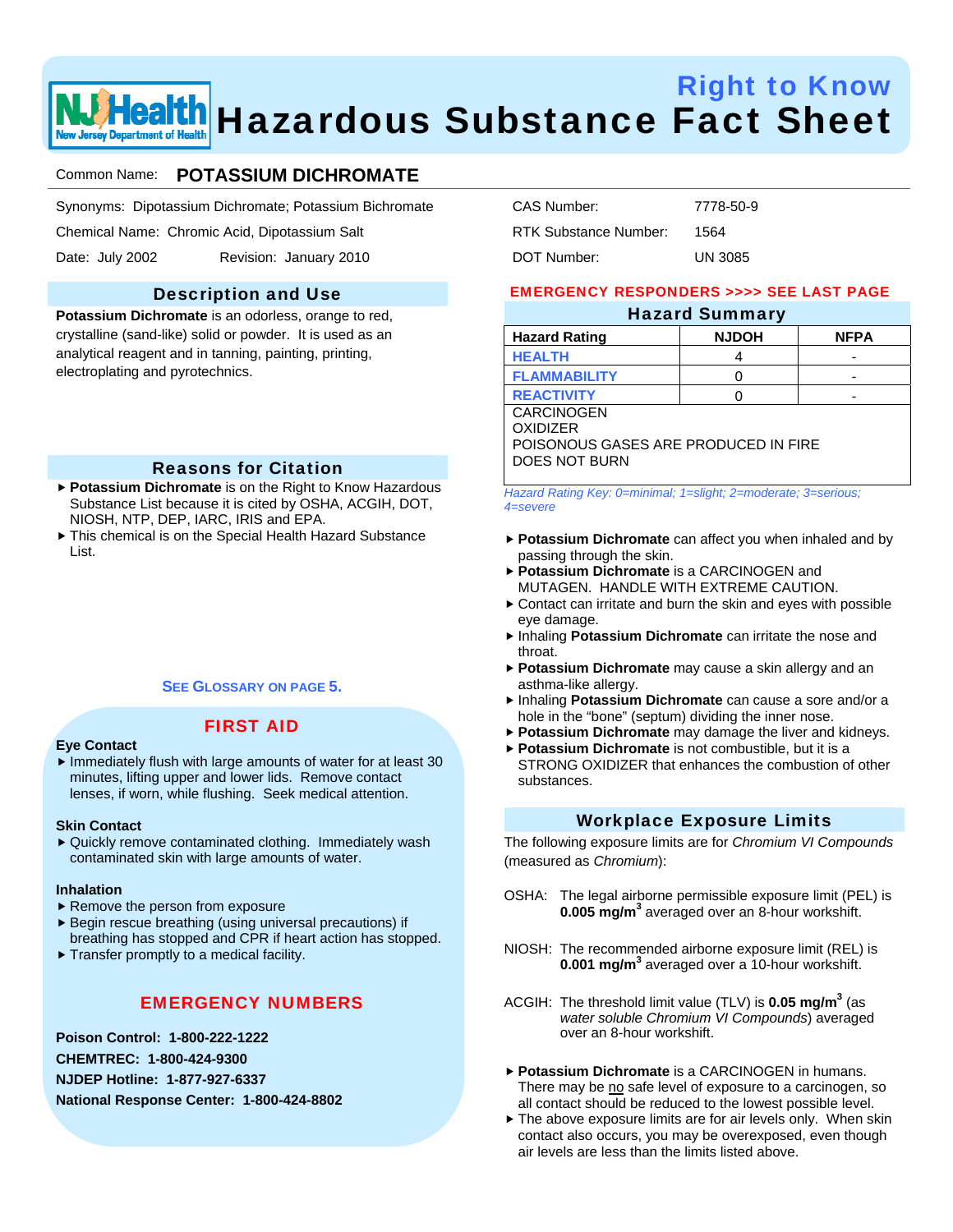### Determining Your Exposure

- Read the product manufacturer's Material Safety Data Sheet (MSDS) and the label to determine product ingredients and important safety and health information about the product mixture.
- $\blacktriangleright$  For each individual hazardous ingredient, read the New Jersey Department of Health Hazardous Substance Fact Sheet, available on the RTK website (www.nj.gov/health/eoh/rtkweb) or in your facility's RTK Central File or Hazard Communication Standard file.
- $\blacktriangleright$  You have a right to this information under the New Jersey Worker and Community Right to Know Act and the Public Employees Occupational Safety and Health (PEOSH) Act if you are a public worker in New Jersey, and under the federal Occupational Safety and Health Act (OSHA) if you are a private worker.
- ▶ The New Jersey Right to Know Act requires most employers to label chemicals in the workplace and requires public employers to provide their employees with information concerning chemical hazards and controls. The federal OSHA Hazard Communication Standard (29 CFR 1910.1200) and the PEOSH Hazard Communication Standard (N.J.A.C. 12:100-7) require employers to provide similar information and training to their employees.

This Fact Sheet is a summary of available information regarding the health hazards that may result from exposure. Duration of exposure, concentration of the substance and other factors will affect your susceptibility to any of the potential effects described below.

#### Health Hazard Information

#### **Acute Health Effects**

The following acute (short-term) health effects may occur immediately or shortly after exposure to **Potassium Dichromate**:

- $\triangleright$  Contact can irritate and burn the skin and eyes with possible eye damage.
- **F** Inhaling **Potassium Dichromate** can irritate the nose and throat causing coughing and wheezing.

#### **Chronic Health Effects**

The following chronic (long-term) health effects can occur at some time after exposure to **Potassium Dichromate** and can last for months or years:

#### *Cancer Hazard*

- **Potassium Dichromate** is a CARCINOGEN in humans. There is evidence that *Hexavalent Chromium* or *Chromium VI Compounds* cause lung cancer in humans and animals.
- $\blacktriangleright$  Many scientists believe there is no safe level of exposure to a carcinogen.

#### *Reproductive Hazard*

 $\triangleright$  There is limited evidence that **Potassium Dichromate** may damage the developing fetus in animals.

#### *Other Effects*

- **hinhaling Potassium Dichromate** can cause a sore and/or a hole in the "bone" (septum) dividing the inner nose, sometimes with bleeding, discharge, and/or formation of a crust.
- $\blacktriangleright$  Prolonged skin contact can cause burns, blisters and deep ulcers.
- **Potassium Dichromate** may cause a skin allergy. If allergy develops, very low future exposure can cause itching and a skin rash.
- **Potassium Dichromate** may cause an asthma-like allergy. Future exposure can cause asthma attacks with shortness of breath, wheezing, coughing, and/or chest tightness.
- **Potassium Dichromate** may damage the liver and kidneys.

#### Medical

#### **Medical Testing**

Before first exposure, and every twelve (12) months thereafter, OSHA requires your employer to provide (for persons exposed to levels greater than **2.5 micrograms** of *Chromium VI* **per cubic meter** of air) a work and medical history and exam which shall include:

- $\blacktriangleright$  Thorough physical examination
- $\blacktriangleright$  Lung function tests

If symptoms develop or overexposure is suspected, the following are recommended:

- $\blacktriangleright$  Examine your skin periodically for little bumps or blisters, the first sign of "chrome ulcers." If not treated early, these can last for years after exposure.
- $\blacktriangleright$  Evaluation by a qualified allergist can help diagnose skin allergy.
- $\blacktriangleright$  Liver and kidney function tests

OSHA requires your employer to provide you and your doctor with a copy of the OSHA *Chromium VI* Standard (29 CFR 1910.1026).

Any evaluation should include a careful history of past and present symptoms with an exam. Medical tests that look for damage already done are not a substitute for controlling exposure.

Request copies of your medical testing. You have a legal right to this information under the OSHA Access to Employee Exposure and Medical Records Standard (29 CFR 1910.1020).

#### **Mixed Exposures**

- $\blacktriangleright$  Smoking can cause heart disease, lung cancer, emphysema, and other respiratory problems. It may worsen respiratory conditions caused by chemical exposure. Even if you have smoked for a long time, stopping now will reduce your risk of developing health problems.
- $\blacktriangleright$  More than light alcohol consumption can cause liver damage. Drinking alcohol can increase the liver damage caused by **Potassium Dichromate**.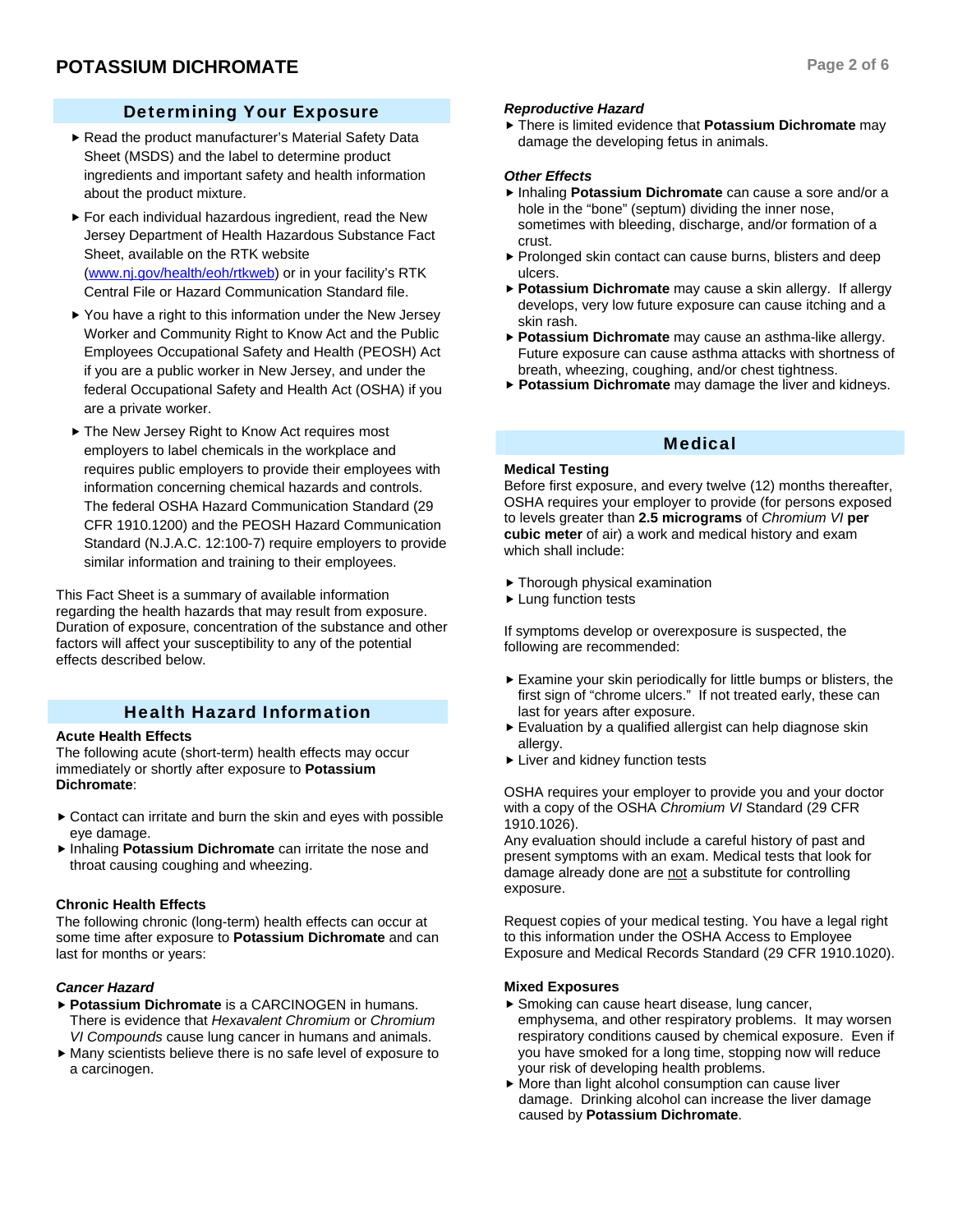### Workplace Controls and Practices

Very toxic chemicals, or those that are reproductive hazards or sensitizers, require expert advice on control measures if a less toxic chemical cannot be substituted. Control measures include: (1) enclosing chemical processes for severely irritating and corrosive chemicals, (2) using local exhaust ventilation for chemicals that may be harmful with a single exposure, and (3) using general ventilation to control exposures to skin and eye irritants. For further information on workplace controls, consult the NIOSH document on Control Banding at www.cdc.gov/niosh/topics/ctrlbanding/.

The following work practices are also recommended:

- $\blacktriangleright$  Label process containers.
- $\blacktriangleright$  Provide employees with hazard information and training.
- $\blacktriangleright$  Monitor airborne chemical concentrations.
- $\blacktriangleright$  Use engineering controls if concentrations exceed recommended exposure levels.
- $\blacktriangleright$  Provide eye wash fountains and emergency showers.
- $\blacktriangleright$  Wash or shower if skin comes in contact with a hazardous material.
- $\blacktriangleright$  Always wash at the end of the workshift.
- $\triangleright$  Change into clean clothing if clothing becomes contaminated.
- $\triangleright$  Do not take contaminated clothing home.
- $\triangleright$  Get special training to wash contaminated clothing.
- $\triangleright$  Do not eat, smoke, or drink in areas where chemicals are being handled, processed or stored.
- $\blacktriangleright$  Wash hands carefully before eating, smoking, drinking, applying cosmetics or using the toilet.

In addition, the following may be useful or required:

- $\triangleright$  Specific actions are required for this chemical by OSHA. Refer to the OSHA *Chromium (VI)* Standard (29 CFR 1910.1026).
- Use a vacuum or a wet method to reduce dust during cleanup. DO NOT DRY SWEEP.
- $\blacktriangleright$  Use a high efficiency particulate air (HEPA) filter when vacuuming. Do not use a standard shop vacuum.
- $\triangleright$  Where possible, transfer **Potassium Dichromate** from drums or other containers to process containers in an enclosed system.

#### Personal Protective Equipment

The OSHA Personal Protective Equipment Standard (29 CFR 1910.132) requires employers to determine the appropriate personal protective equipment for each hazard and to train employees on how and when to use protective equipment.

The following recommendations are only guidelines and may not apply to every situation.

#### **Gloves and Clothing**

 $\blacktriangleright$  Avoid skin contact with **Potassium Dichromate**. Wear personal protective equipment made from material which can not be permeated or degraded by this substance. Safety equipment suppliers and manufacturers can provide recommendations on the most protective glove and clothing material for your operation.

- $\triangleright$  Safety equipment manufacturers recommend Neoprene and Polyvinyl Chloride for gloves and Tychem® SL, F, BR, Responder®, and TK, or the equivalent, as protective clothing materials for **Potassium Dichromate**, (*saturated)*.
- $\blacktriangleright$  All protective clothing (suits, gloves, footwear, headgear) should be clean, available each day, and put on before work.

#### **Eye Protection**

- $\blacktriangleright$  Wear eye protection with side shields or goggles.
- $\blacktriangleright$  Wear a face shield along with goggles when working with corrosive, highly irritating or toxic substances.

#### **Respiratory Protection**

*Improper use of respirators is dangerous.* Respirators should only be used if the employer has implemented a written program that takes into account workplace conditions, requirements for worker training, respirator fit testing, and medical exams, as described in the OSHA Respiratory Protection Standard (29 CFR 1910.134).

- $\blacktriangleright$  Where the potential exists for exposure over **0.001 mg/m<sup>3</sup>**, use a NIOSH approved negative pressure, air-purifying, particulate filter respirator with an N, R or P100 filter. More protection is provided by a full facepiece respirator than by a half-mask respirator, and even greater protection is provided by a powered-air purifying respirator.
- $\blacktriangleright$  Leave the area immediately if (1) while wearing a filter or cartridge respirator you can smell, taste, or otherwise detect **Potassium Dichromate**, (2) while wearing particulate filters abnormal resistance to breathing is experienced, or (3) eye irritation occurs while wearing a full facepiece respirator. Check to make sure the respirator-to-face seal is still good. If it is, replace the filter or cartridge. If the seal is no longer good, you may need a new respirator.
- $\triangleright$  Consider all potential sources of exposure in your workplace. You may need a combination of filters, prefilters or cartridges to protect against different forms of a chemical (such as vapor and mist) or against a mixture of chemicals.
- ▶ Where the potential exists for exposure over 1 mg/m<sup>3</sup>, use a NIOSH approved supplied-air respirator with a full facepiece operated in a pressure-demand or other positive-pressure mode. For increased protection use in combination with an auxiliary self-contained breathing apparatus or an emergency escape air cylinder.
- $\triangleright$  Exposure to 15 mg/m<sup>3</sup> is immediately dangerous to life and health. If the possibility of exposure above 15 mg/m<sup>3</sup> exists, use a NIOSH approved self-contained breathing apparatus with a full facepiece operated in a pressure-demand or other positive-pressure mode equipped with an emergency escape air cylinder.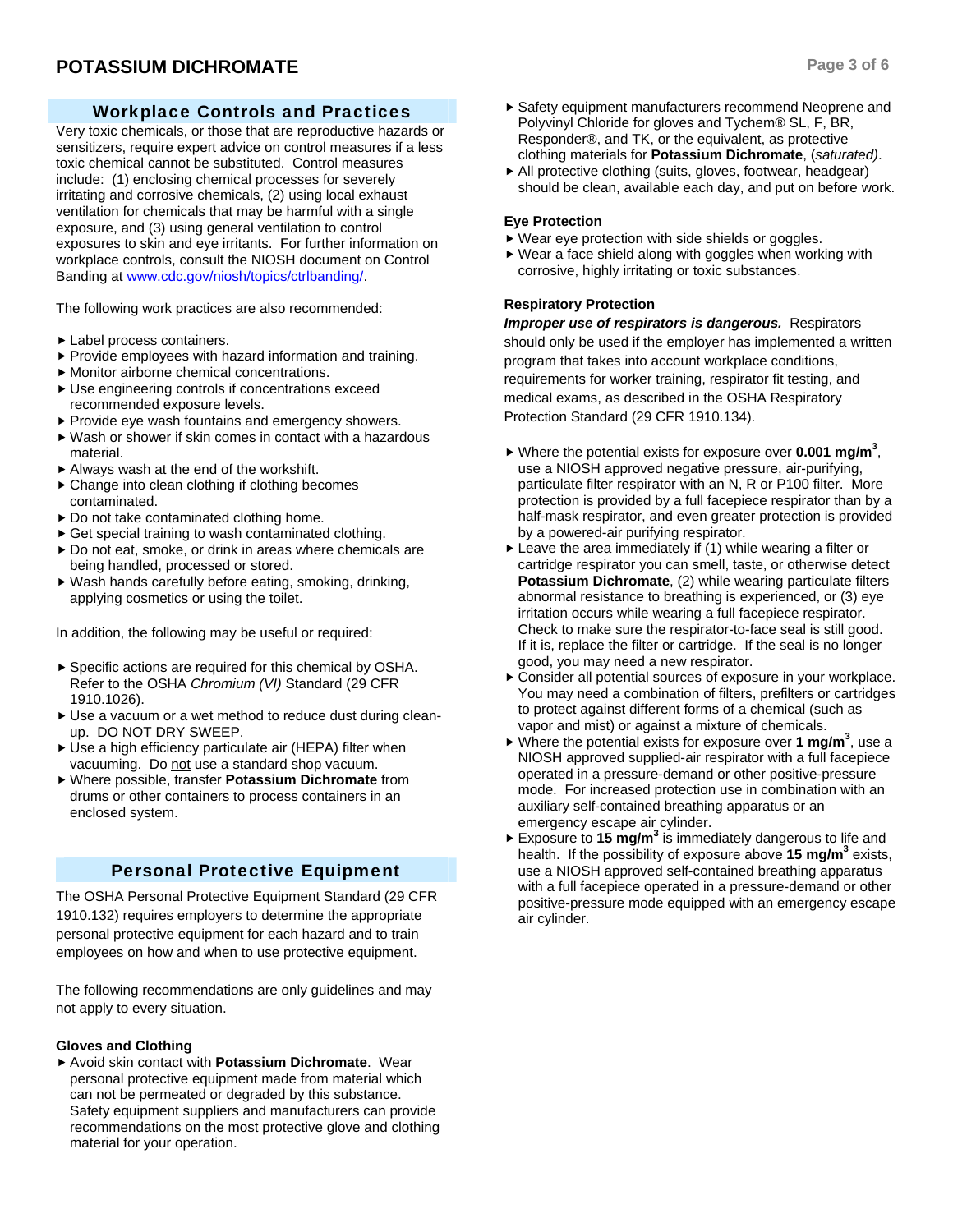### **POTASSIUM DICHROMATE POTASSIUM DICHROMATE**

#### Fire Hazards

If employees are expected to fight fires, they must be trained and equipped as stated in the OSHA Fire Brigades Standard (29 CFR 1910.156).

- ▶ Potassium Dichromate is not combustible, but it is a STRONG OXIDIZER that enhances the combustion of other substances.
- $\triangleright$  Use water only. DO NOT USE CHEMICAL or CO<sub>2</sub> as extinguishing agents.
- ▶ POISONOUS GASES ARE PRODUCED IN FIRE, including *Potassium Oxides*.
- $\blacktriangleright$  Use water spray to keep fire-exposed containers cool.
- **Potassium Dichromate** may ignite combustibles (wood, paper and oil).

#### Spills and Emergencies

If employees are required to clean-up spills, they must be properly trained and equipped. The OSHA Hazardous Waste Operations and Emergency Response Standard (29 CFR 1910.120) may apply.

If **Potassium Dichromate** is spilled, take the following steps:

- $\blacktriangleright$  Evacuate personnel and secure and control entrance to the area.
- $\blacktriangleright$  Eliminate all ignition sources.
- $\triangleright$  Moisten spilled material first or use a HEPA-filter vacuum for clean-up and place into sealed containers for disposal.
- $\blacktriangleright$  Ventilate and wash area after clean-up is complete.
- ▶ DO NOT wash into sewer.
- It may be necessary to contain and dispose of **Potassium Dichromate** as a HAZARDOUS WASTE. Contact your state Department of Environmental Protection (DEP) or your regional office of the federal Environmental Protection Agency (EPA) for specific recommendations.

### Handling and Storage

Prior to working with **Potassium Dichromate** you should be trained on its proper handling and storage.

- $\triangleright$  A regulated, marked area should be established where **Potassium Dichromate** is handled, used or stored as required by the OSHA *Chromium VI* Standard (29 CFR 1910.1026).
- **Potassium Dichromate** reacts violently with HYDRAZINE; ANHYDROUS HYDROXYLAMINE; ETHYLENE GLYCOL; and mixtures of SULFURIC ACID and ACETONE.
- f Combinations of **Potassium Dichromate** with BORON and SILICON, IRON or TUNGSTEN form explosive pyrotechnic mixtures.
- **Potassium Dichromate** is not compatible with OXIDIZING AGENTS (such as PERCHLORATES, PEROXIDES, PERMANGANATES, CHLORATES, NITRATES, CHLORINE, BROMINE and FLUORINE); STRONG ACIDS (such as HYDROCHLORIC, SULFURIC and NITRIC); and METALS.
- $\triangleright$  Store in tightly closed containers in a cool, well-ventilated area away from COMBUSTIBLES and ORGANIC MATERIALS.

## Occupational Health Information Resources

The New Jersey Department of Health offers multiple services in occupational health. These services include providing informational resources, educational materials, public presentations, and industrial hygiene and medical investigations and evaluations.

#### **For more information, please contact:**

 New Jersey Department of Health Right to Know PO Box 368 Trenton, NJ 08625-0368 Phone: 609-984-2202 Fax: 609-984-7407 E-mail: rtk@doh.state.nj.us Web address: http://www.nj.gov/health/eoh/rtkweb

*The Right to Know Hazardous Substance Fact Sheets are not intended to be copied and sold for commercial purposes.*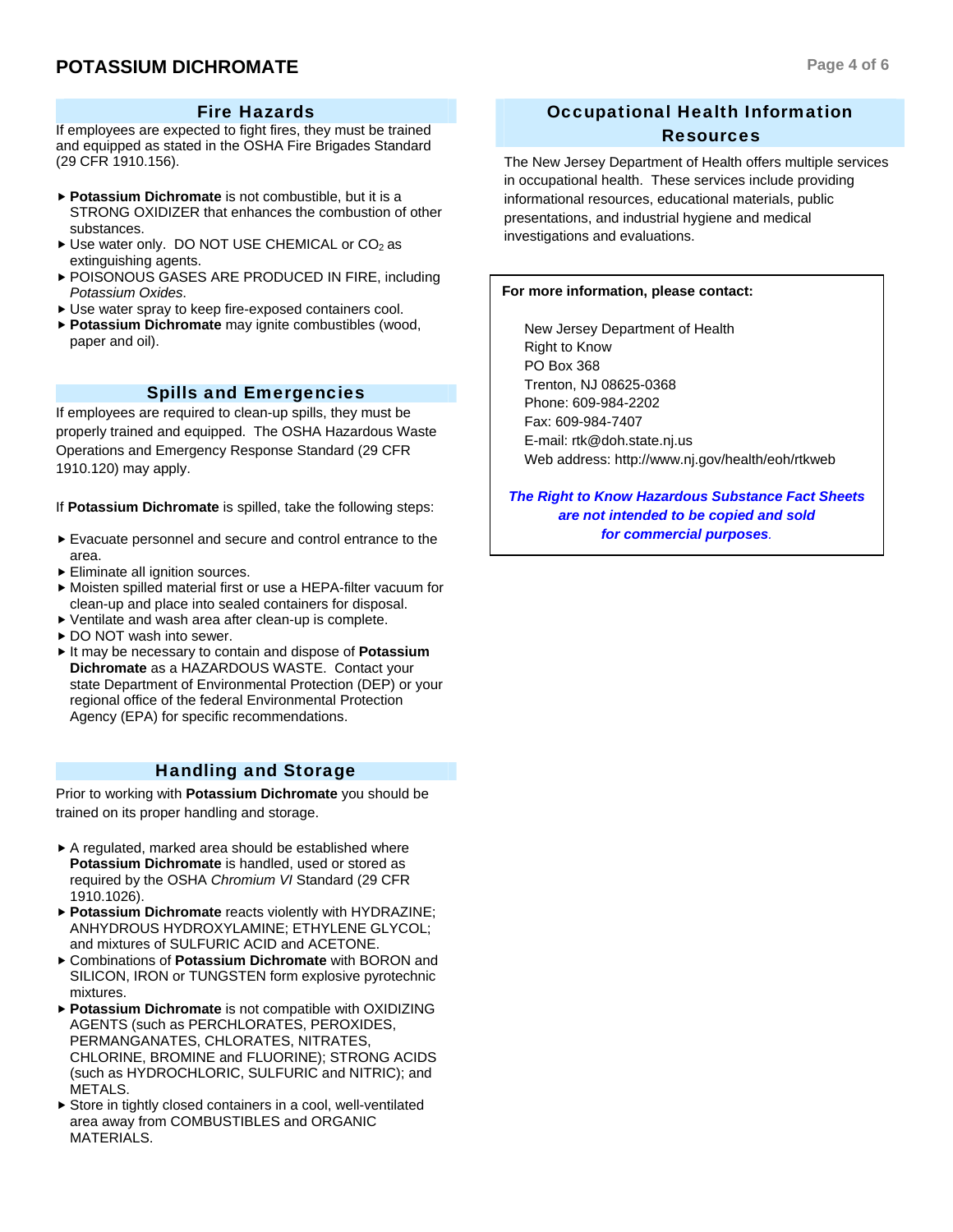### **POTASSIUM DICHROMATE POTASSIUM DICHROMATE**

#### **GLOSSARY**

**ACGIH** is the American Conference of Governmental Industrial Hygienists. They publish guidelines called Threshold Limit Values (TLVs) for exposure to workplace chemicals.

**Acute Exposure Guideline Levels** (AEGLs) are established by the EPA. They describe the risk to humans resulting from once-in-a lifetime, or rare, exposure to airborne chemicals.

**Boiling point** is the temperature at which a substance can change its physical state from a liquid to a gas.

A **carcinogen** is a substance that causes cancer.

The **CAS number** is unique, identifying number, assigned by the Chemical Abstracts Service, to a specific chemical.

**CFR** is the Code of Federal Regulations, which are the regulations of the United States government.

A **combustible** substance is a solid, liquid or gas that will burn.

A **corrosive** substance is a gas, liquid or solid that causes destruction of human skin or severe corrosion of containers.

The **critical temperature** is the temperature above which a gas cannot be liquefied, regardless of the pressure applied.

**DEP** is the New Jersey Department of Environmental Protection.

**DOT** is the Department of Transportation, the federal agency that regulates the transportation of chemicals.

**EPA** is the Environmental Protection Agency, the federal agency responsible for regulating environmental hazards.

**ERG** is the Emergency Response Guidebook. It is a guide for emergency responders for transportation emergencies involving hazardous substances.

**Emergency Response Planning Guideline** (ERPG) values provide estimates of concentration ranges where one reasonably might anticipate observing adverse effects.

A **fetus** is an unborn human or animal.

A **flammable** substance is a solid, liquid, vapor or gas that will ignite easily and burn rapidly.

The **flash point** is the temperature at which a liquid or solid gives off vapor that can form a flammable mixture with air.

**IARC** is the International Agency for Research on Cancer, a scientific group.

**Ionization Potential** is the amount of energy needed to remove an electron from an atom or molecule. It is measured in electron volts.

**IRIS** is the Integrated Risk Information System database on human health effects that may result from exposure to various chemicals, maintained by federal EPA.

**LEL** or **Lower Explosive Limit**, is the lowest concentration of a combustible substance (gas or vapor) in the air capable of continuing an explosion.

**mg/m3** means milligrams of a chemical in a cubic meter of air. It is a measure of concentration (weight/volume).

A **mutagen** is a substance that causes mutations. A **mutation** is a change in the genetic material in a body cell. Mutations can lead to birth defects, miscarriages, or cancer.

**NFPA** is the National Fire Protection Association. It classifies substances according to their fire and explosion hazard.

**NIOSH** is the National Institute for Occupational Safety and Health. It tests equipment, evaluates and approves respirators, conducts studies of workplace hazards, and proposes standards to OSHA.

**NTP** is the National Toxicology Program which tests chemicals and reviews evidence for cancer.

**OSHA** is the federal Occupational Safety and Health Administration, which adopts and enforces health and safety standards.

**PEOSHA** is the New Jersey Public Employees Occupational Safety and Health Act, which adopts and enforces health and safety standards in public workplaces.

**Permeated** is the movement of chemicals through protective materials.

**ppm** means parts of a substance per million parts of air. It is a measure of concentration by volume in air.

**Protective Action Criteria** (PAC) are values established by the Department of Energy and are based on AEGLs and ERPGs. They are used for emergency planning of chemical release events.

A **reactive** substance is a solid, liquid or gas that releases energy under certain conditions.

**STEL** is a Short Term Exposure Limit which is usually a 15 minute exposure that should not be exceeded at any time during a work day.

A **teratogen** is a substance that causes birth defects by damaging the fetus.

**UEL** or **Upper Explosive Limit** is the highest concentration in air above which there is too much fuel (gas or vapor) to begin a reaction or explosion.

**Vapor Density** is the ratio of the weight of a given volume of one gas to the weight of another (usually *Air*), at the same temperature and pressure.

The **vapor pressure** is a force exerted by the vapor in equilibrium with the solid or liquid phase of the same substance. The higher the vapor pressure the higher concentration of the substance in air.